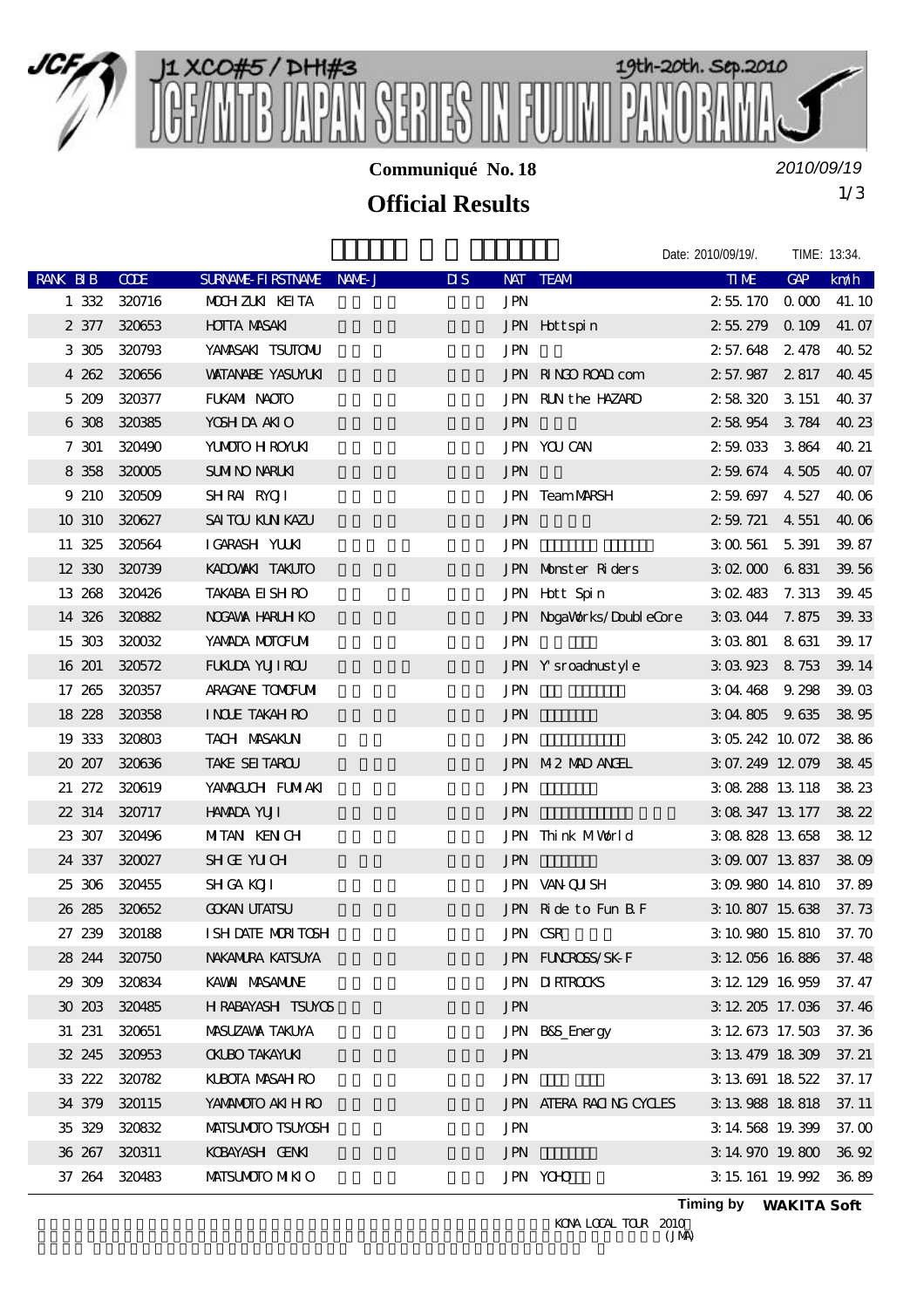

**Communiqué No. 18**

*2010/09/19*

## 2/3 **Official Results**

|               |             |                           |                         |                           | Date: 2010/09/19/.       | TIME: 13:34. |        |
|---------------|-------------|---------------------------|-------------------------|---------------------------|--------------------------|--------------|--------|
| RANK BIB      | <b>CODE</b> | SURNAME FIRSTNAME NAME J  | $\overline{\mathbf{u}}$ | NAT TEAM                  | TIME                     | GAP          | km/h   |
| 38 216 320800 |             | <b>WAKABAYASH MASAYU</b>  | <b>JPN</b>              |                           | 3 15 787 20 617 36 77    |              |        |
| 39 253 320197 |             | <b>TAKASH NO H ROH SA</b> |                         | JPN 10 1000               | 3 16 838 21.668 36 57    |              |        |
| 40 232 320771 |             | NAKATA SYOJI              | <b>JPN</b>              |                           | 3 16 893 21.723 36.56    |              |        |
| 41 269 320201 |             | IMM KAZUH KO              |                         | JPN Starplex Cycles       | 3 17 336 22 166          |              | 36.48  |
| 42 260 320948 |             | <b>CKA SYLHET</b>         | <b>JPN</b>              |                           | 3 19 252 24 082          |              | 36 13  |
| 43 347 320017 |             | ANDO H ROKI               |                         | JPN TeamGROVE             | 3 19 688 24 518          |              | 36.05  |
| 44 252 320043 |             | ASAKURA YUKIO             | JPN R/O                 |                           | 3 20 228 25 058          |              | 35, 95 |
| 45 374 320703 |             | <b>TAKETA KYOSUKE</b>     |                         | JPN cyclefix              | 3 21, 705 26, 536        |              | 35.69  |
| 46 238 220603 |             | <b>WAIDA KAZUMA</b>       |                         | JPN Dokuro bbs. mtb/Roll- | 3 22 080 26 911          |              | 35, 62 |
| 47 226 320854 |             | JI TSUKAVA TOMOVO         | <b>JPN</b>              |                           | 3 22 304 27 134          |              | 35, 59 |
| 48 259 320157 |             | I KEZAWA MAKOTO           |                         | <b>JPN WNDMIL/WRKS-1</b>  | 3 23 541 28 371          |              | 35, 37 |
| 49 291        | 320586      | <b>MAESE KAZUAKI</b>      |                         | JPN M2 MAD ANGEL          | 3 25 020 29 850          |              | 35.11  |
| 50 296 320778 |             | YANAZAKI YUTAKA           | <b>JPN</b>              |                           | 3 25 108 29 938 35 10    |              |        |
| 51 205 320090 |             | <b>OT SH MA SATOSH</b>    |                         | JPN MonsterRiders         | 3 26 085 30 915          |              | 34.93  |
| 52 361 320694 |             | <b>TAKACKA HROSH</b>      | <b>JPN</b>              |                           | 3 26 441 31.272          |              | 34.87  |
| 53 256 320319 |             | <b>O-KLMA TAKEH RO</b>    |                         | JPN Non notorize          | 3 27.576 32.406          |              | 34.68  |
| 54 345 320422 |             | <b>WAKABAYASH JUN</b>     |                         | JPN fust                  | 3 28 080 32 910          |              | 34.60  |
| 55 298 320352 |             | SATO TAI GA               | <b>JPN</b>              |                           | 3 28 194 33 024 34 58    |              |        |
| 56 370 320887 |             | SATOU ANIH TO             |                         | <b>JPN MARSH</b>          | 3 28 435 33 265          |              | 34.54  |
| 57 243 320229 |             | <b>IIMM YUCHRO</b>        |                         | <b>JPN</b> Svankys        | 3 28 564 33 395          |              | 34.52  |
| 58 348 320533 |             | <b>TAKASH NO KENJI</b>    |                         | JPN 10 1000               | 3 30 409 35 239          |              | 34.21  |
| 59 273 320909 |             | N SH NOISUI TAKES         | <b>JPN</b>              |                           | 3 31.371 36 201          |              | 34.06  |
| 60 242 320007 |             | <b>IWSAKI ATSUSH</b>      | <b>JPN</b>              |                           | 3 31.521 36 351          |              | 34.03  |
| 61 276 320423 |             | ABE YUKITAKA              | $\mbox{JPN}$            | /FUMA                     | 3 31.961 36.791          |              | 33 96  |
| 62 271 320507 |             | KLRACIUH DAI              | <b>JPN</b>              |                           | 3 33 299 38 129          |              | 33 75  |
| 63 234        |             | IWASAKI DAI               | <b>JPN</b>              |                           | 3 34 621 39.451          |              | 33 54  |
| 64 240 320217 |             | <b>HABA KAZUKI</b>        | <b>JPN</b>              |                           | 3 34, 719 39, 549 33, 53 |              |        |
| 65 278 320735 |             | KI YASU YOSH TAKA         |                         | JPN RTK                   | 3 34 947 39 777 33 49    |              |        |
| 66 211        | 320123      | N SH H RA TAKATSUG        | <b>JPN</b>              |                           | 3 36 485 41.315          |              | 33.25  |
| 67 266 320633 |             | <b>KANEKO H ROFUMI</b>    |                         | JPN M2 MAD ANGEL          | 3 39 574 44 404 32 79    |              |        |
| 68 357        | 320704      | YANAGI DA YUUSUKE         |                         | JPN VAN QUISH             | 3 42 018 46 849          |              | 32,42  |
| 69 353        | 320623      | <b>TSUMRA MASATO</b>      | <b>JPN</b>              |                           | 344 000 48 830           |              | 32.14  |
| 70 294        | 320518      | YANALCH KENNTARO          |                         | JPN TeamGROVE             | 3 46 131 50 961          |              | 31.83  |
| 71 355        | 320821      | SAI TO AKI H RO           | <b>JPN</b>              |                           | 3 46 922 51 752          |              | 31.72  |
| 72 289        | 320764      | TAKAHASH HROAKI           |                         | JPN FFS Try J             | 3 47.219 52 049          |              | 31.68  |
| 73 241 320159 |             | TANAKA HROSH              | <b>JPN</b>              |                           | 3 47.380 52.210          |              | 31.66  |
| 74 227 320695 |             | KAMATA MASARU             | <b>JPN</b>              |                           | 3 49 087 53 917 31 42    |              |        |
|               |             |                           |                         |                           |                          |              |        |

KONA LOCAL TOUR 2010<br>(JMA)

**Timing by** *WAKITA Soft*